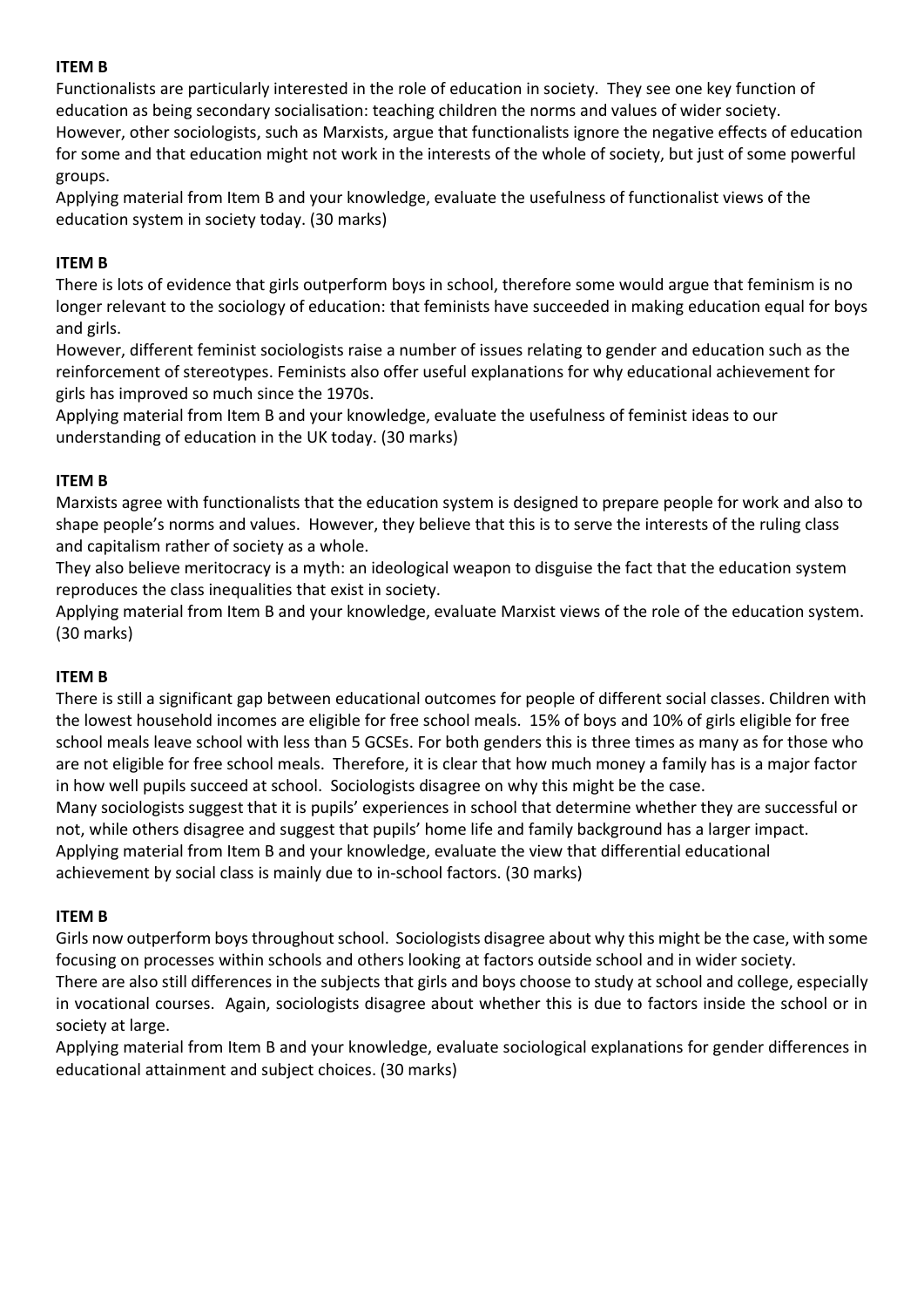There are significant differences between the educational attainment of pupils from different ethnic backgrounds. Children from Chinese or Indian backgrounds tend to achieve very well, while black children tend to perform poorly. The patterns are not straightforward, with different ethnicities performing more or less well at different points in their education. Sociologists disagree about why this is the case.

Many sociologists suggest that it is pupils' home life and family background that determine whether they are successful or not, while others disagree and suggest that factors within school have the biggest impact. Applying material from Item B and your knowledge, evaluate the view that differential educational achievement by ethnicity is predominantly due to pupils' home backgrounds. (30 marks)

# **ITEM B**

Some sociologists argue that education policy inspired by New Right ideas has been primarily concerned with creating a market in the education system, where schools compete to attract parents and pupils. However, there are several education policies that do not contribute to this marketisation, such as the Pupil Premium, a Liberal Democrat policy introduced by the coalition government, that meant children from low income households brought with them additional funding for a school which must be spent in ways that benefit disadvantaged pupils.

Applying material from Item B and your knowledge, evaluate the view that the main purpose of recent education policy has been to create an education market. (30 marks)

# **ITEM B**

Decisions about the UK education system are increasingly influenced by events and factors far from the UK and in other countries.

Governments trying to develop education policies that serve the needs of the economy have to consider the global nature of modern business and work and whether the UK can compete with other economies around the world, some of which have very different education systems and attitudes to education to the UK.

Applying material from Item B and your knowledge, evaluate the impact of globalisation on education policy in the UK. (30 marks)

#### **ITEM B**

Since the Butler Act of 1944, governments have brought in a wide array of education policies, often reflecting the political priorities of the parties in power. However, a lot of policy has focused on making the system more equal (although governments might differ in their definition or understanding of equality).

However, there do appear to be other functions of education policy, from servicing the economy and competing with other countries to improving rigour and standards.

Applying material from Item B and your knowledge, evaluate the view that the main purpose of education policy since 1944 has been to reduce inequality. (30 marks)

#### **ITEM B**

Interactionists are particularly interested in the processes that occur within schools – the interactions between teachers and pupils and within groups of pupils – rather than the big structural concerns of Marxists, functionalists and feminists.

One example of an interactionist study in education was Gillborn and Youdell (2000) who found that black pupils believed that teachers tended to have low expectations of them and that this appeared to be due to a negative label, connected to ethnic stereotypes.

Applying material from Item B and your knowledge, evaluate the usefulness of interactionist ideas to our understanding of education in the UK today. (30 marks)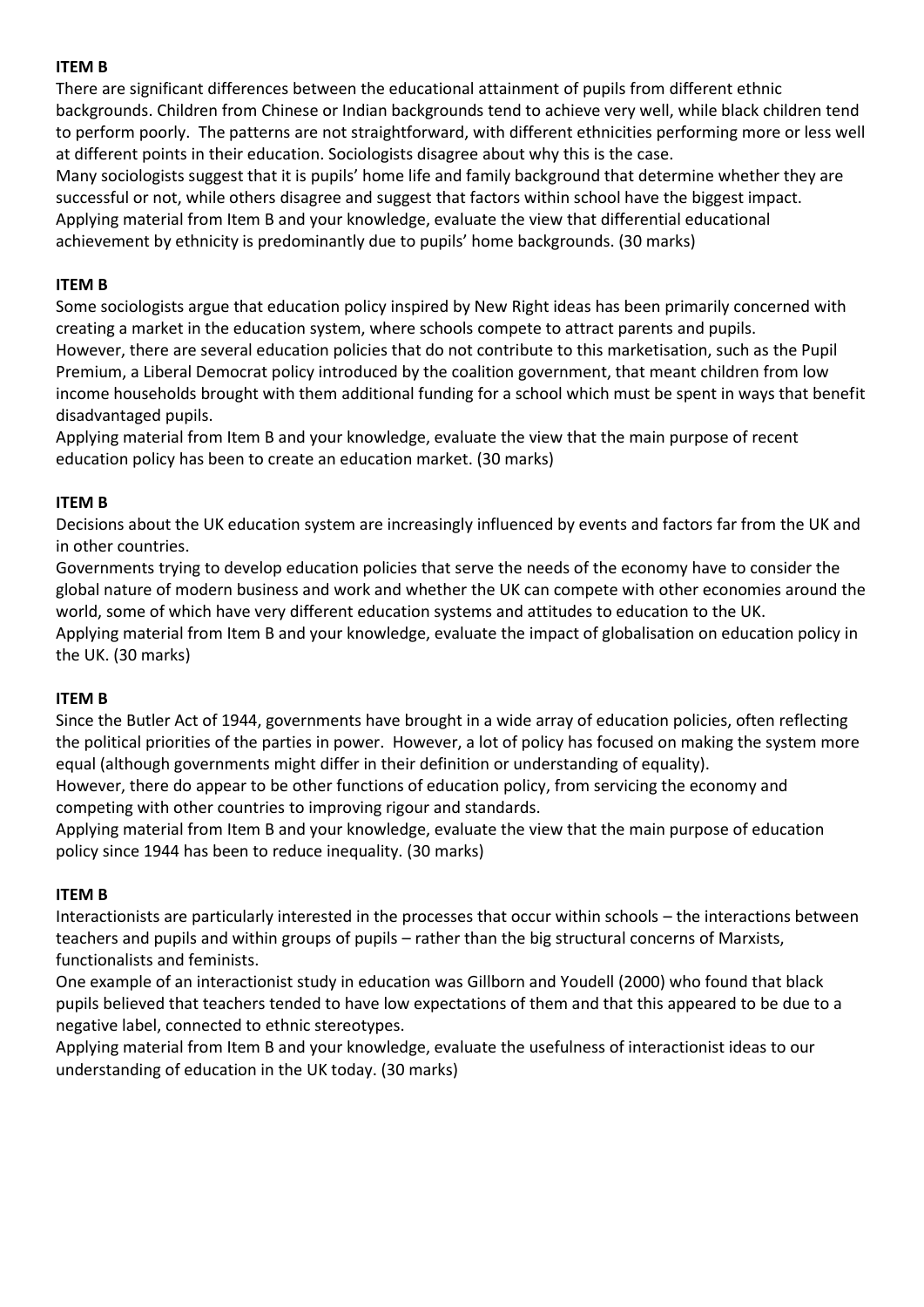Girls now outperform boys in school at every level and in most subject areas. This is a big change from the 1960s when higher-level study was dominated by boys.

Sociologists disagree about why this change has come about. Some point to changes in schools themselves, while others consider changes in society.

Applying material from Item B and your own knowledge, evaluate the view that educational policies and processes in schools are the main reason why girls now outperform boys in education.

## **ITEM B**

Paul Willis conducted a famous study into a group of boys in a Midlands school who had no interest in doing well at school and pushed the boundaries at all times.

However, other studies have identified groups of students with different attitudes both to school and to education and some sociologists argue that subcultures today are no longer based on attitudes to school. Applying material from Item B and your own knowledge, evaluate the view that pupils fail in education because they join subcultures in school.

## **ITEM B**

Functionalist sociologists argue that one important function of education is to establish a value consensus. They argue that just as the family teaches its members what is normal and what is important to family members and a local community, so education teaches them the same about wider society.

However, functionalists also recognise other roles of education, and other sociologists criticise the functionalist view altogether.

Applying material from Item B and your own knowledge, evaluate the view that the main role of the education system is to establish a value consensus.

## **ITEM B**

Globalisation is a term to describe the greater interconnectedness of the world. One way this presents itself is economically and it has had significant effects on the UK economy and on the UK's role in the world.

It also means we have much more information about what people do in other countries, enabling us to learn from what works and what does not.

Applying material from Item B and your own knowledge, evaluate the view that recent educational policies in the UK have been greatly influenced by globalisation.

#### **ITEM B**

There are major social class differences in educational achievement and some sociologists argue that these are the result of internal factors and processes within schools. These include teacher labelling, the self-fulfilling prophecy, streaming and the creation of pupil subcultures.

However, other sociologists claim that factors outside the school, such as parental attitudes and parental income, are the main causes of working-class underachievement.

Applying material from Item B and your own knowledge, evaluate the claim that factors outside the school are the main cause of working-class underachievement.

#### **ITEM B**

Sociologists have investigated a number of aspects of gender and education. Although it is clear that in most subjects, girls achieve better examination results than boys, girls' experience of schooling in other respects may be less positive. For example, there is evidence that schooling reinforces traditional gender identities. Some sociologists argue that this disadvantages girls.

Applying material from Item B and your own knowledge, evaluate the claim that although girls outperform boys in terms of achievement, the experience of schooling reinforces traditional gender identities.